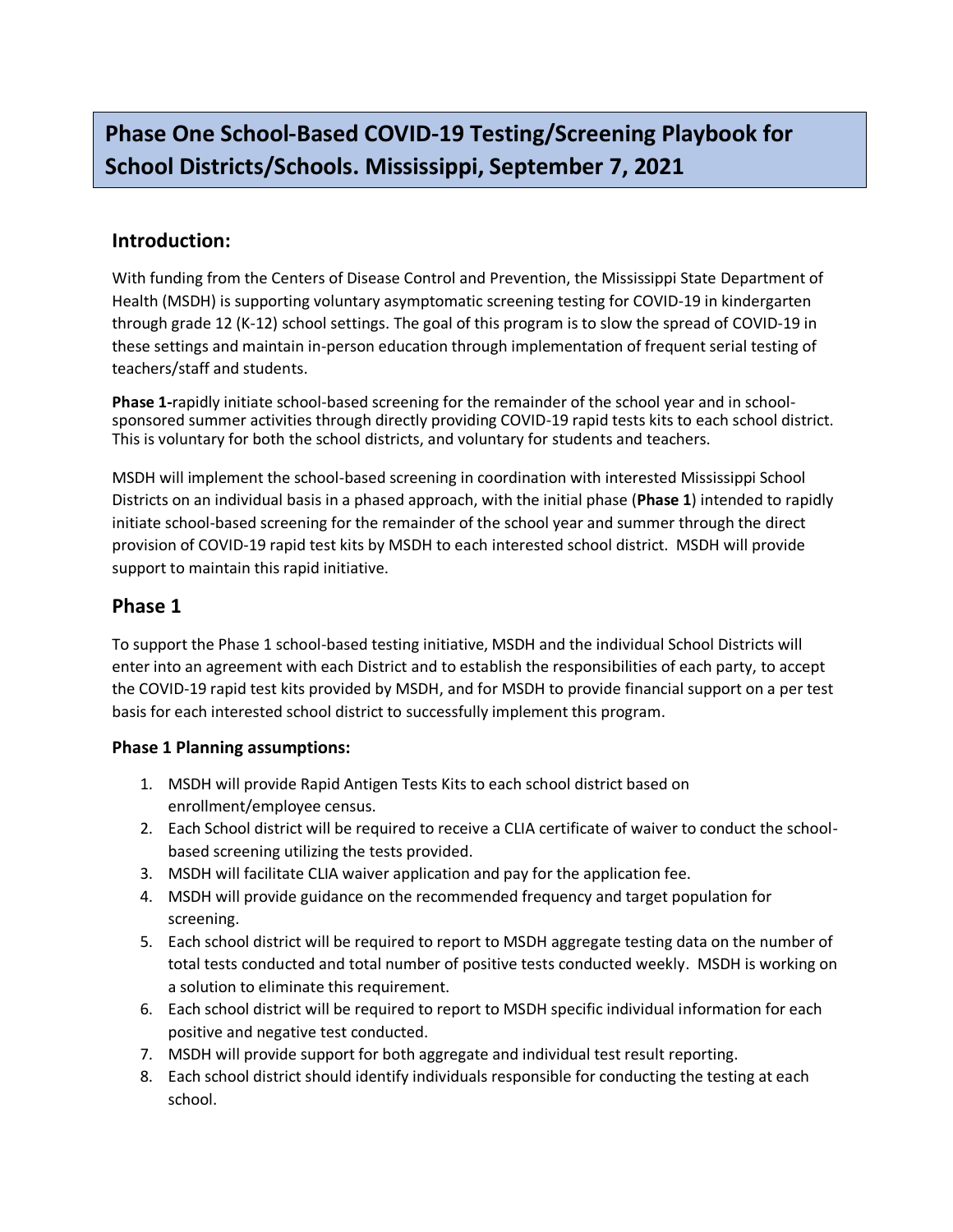- 9. Each school district should identify individuals responsible for reporting to MSDH.
- 10. Each school district will determine whether testing will be a requirement for school-sponsored extracurricular activities.
- 11. Through agreements with each school district, MSDH will provide reimbursement for each test conducted to support testing and reporting (may be personnel and other needs).
- 12. MSDH will provide access to training and training support.

#### **Section I—Tests**

MSDH will provide BinaxNOW COVID-19 Ag Card Tests to each school district interested in participating. This test is a rapid antigen test that provides rapid results in 15 minutes. Antigen tests can be an important tool in an overall community testing strategy to reduce transmission.

The BinaxNOW COVID-19 Ag Card Tests do not require a medical professional to collect or conduct the tests. While a school district or school-based nurse is preferable, any staff member can be easily trained to conduct the tests.

The test is well tolerated by all age groups and uses a non-invasive collection procedure by inserting a swab a short way in the anterior nose.

Training and informational links:

- Abbott BinaxNOW COVID-19 Ag Card Test Training and Training Videos [https://www.globalpointofcare.abbott/en/support/product-installation-training/navica](https://www.globalpointofcare.abbott/en/support/product-installation-training/navica-brand/navica-binaxnow-ag-training.html)[brand/navica-binaxnow-ag-training.html](https://www.globalpointofcare.abbott/en/support/product-installation-training/navica-brand/navica-binaxnow-ag-training.html)
- Abbott BinaxNOW COVID-19 Ag Card Test Product Insert [https://ensur.invmed.com/ensur/contentAction.aspx?key=ensur.523747.S2R4E4A3.20200905.1](https://ensur.invmed.com/ensur/contentAction.aspx?key=ensur.523747.S2R4E4A3.20200905.10292.4363018) [0292.4363018](https://ensur.invmed.com/ensur/contentAction.aspx?key=ensur.523747.S2R4E4A3.20200905.10292.4363018)
- Abbott BinaxNOW COVID-19 Ag Card Test Collection Information/Tech Tips
- [120007199 v01 BinaxNOW COVID-19 Ag Card Nasal Swab Tec.pdf](file:///C:/Users/Paul.Byers/Downloads/120007199%20v01%20BinaxNOW%20COVID-19%20Ag%20Card%20Nasal%20Swab%20Tec.pdf)

#### **Section II—CLIA Certificate of Waiver**

In order for schools to perform COVID-19 screening with the BinaxNOW COVID-19 Ag Card test, a Clinical Laboratory Improvement Amendments (CLIA) certificate of waiver must be obtained for each participating school district in order to perform tests that are categorized as simple laboratory examinations (see information a[t CLIA Waiver by Application | FDA\)](https://www.fda.gov/medical-devices/ivd-regulatory-assistance/clia-waiver-application). If your district has already obtained a CLIA certificate of waiver, your district does not need to reapply.

Instructions—Each interested school district should complete the attached the prefilled CLIA Certificate of Waiver Application as follows:

- 1. Complete only one application for each school district.
- 2. Complete only the highlighted demographic information on page 1.
- 3. Skip to page 5 and have someone from the school district administration office print, sign and date the highlighted section and return the entire application. This should be an original signature. (There are no requirements for a Director of Laboratory, just someone who will verify that the testing performed is waived).
- 4. When the applications are complete, please scan and email t[o CLIA-MSDH@msdh.ms.gov](mailto:CLIA-MSDH@msdh.ms.gov).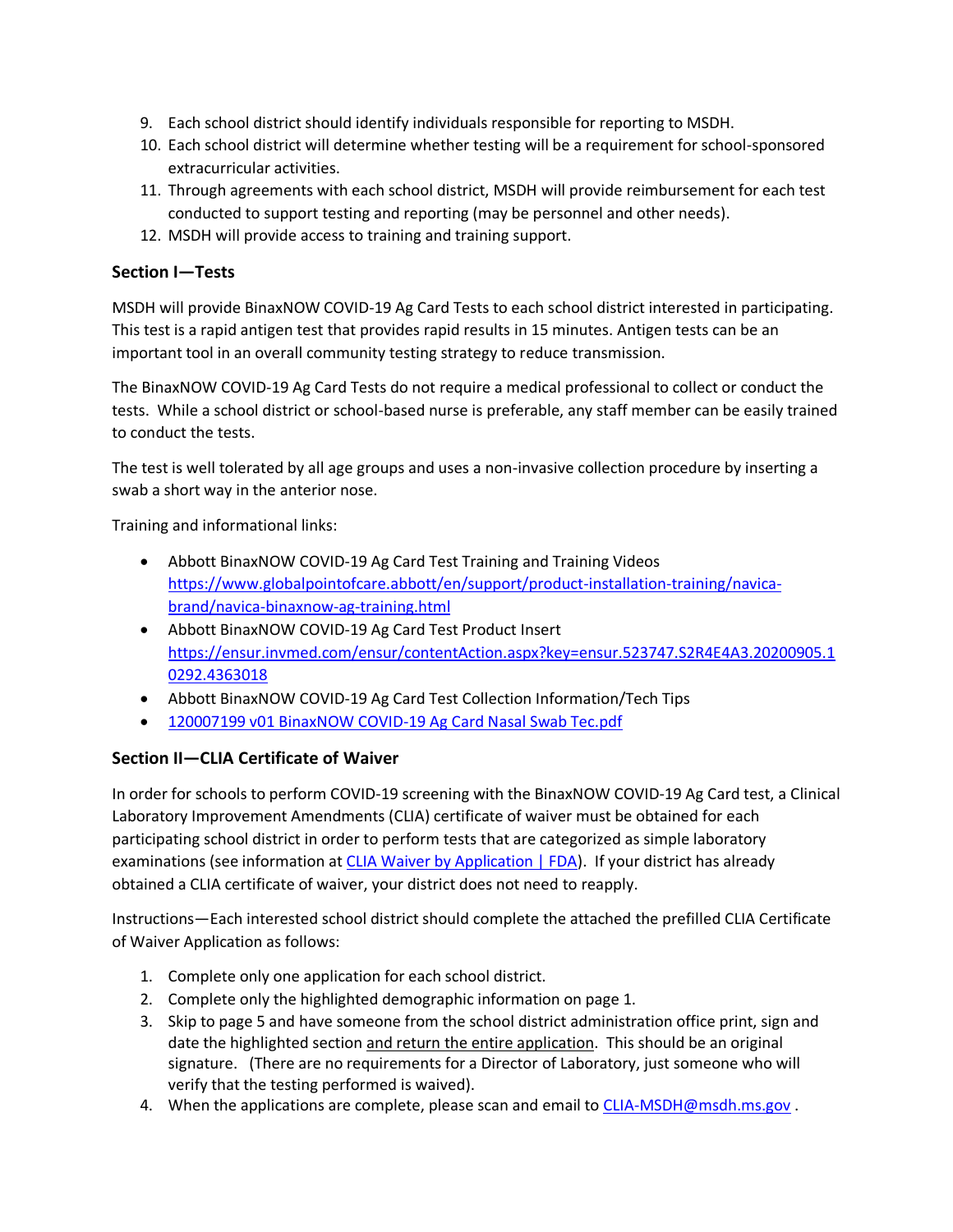**MSDH will expedite the approval process and will pay for the application fee.** Each school district will receive notification when the CLIA certificate of waiver is approved. This process usually only takes a few days.

#### **Section III—Screening Testing**

#### **MSDH recommends routine screening testing of all** *asymptomatic unvaccinated* **students, teachers, and staff as an additional measure to prevent further transmission.**

Screening testing can identify potential cases and prompt rapid isolation and quarantine of individuals exposed to COVID-19 who are not fully vaccinated.

Recommended algorithm for schools and school districts engaged in screening testing:

- Weekly screening of all interested **asymptomatic unvaccinated** teachers, staff, or students.
- Weekly screening of **asymptomatic unvaccinated** students (and teachers/coaches) participating in school sponsored extracurricular activities of any type, including sports, as a condition of participation (school district decision).
- **Schools receiving BinaxNOW Rapid Antigen tests through Phase 1 (see below) of the MSDH School Based Screening Testing Initiative may also utilize these tests to:**
	- o **Test asymptomatic students/teachers and staff who are on quarantine at day 5, 6, or 7 of their quarantine period.**
	- o **If the test is negative and the individual remains asymptomatic, they may return to the school setting after 7 days of quarantine.**
- **Considering the highly infectious Delta variant circulating and the increased impact on transmission,** *MSDH is NO LONGER RECOMMENDING* **a modified quarantine for exposed individuals with every other day testing as an option to continue in-person for exposed persons. All unvaccinated individuals exposed to COVID-19 are recommended to be quarantined and excluded from the school setting during the quarantine period.**
- **See the Mississippi State Department of Health Public Health K-12 Recommendations Isolation, Contact Tracing, Quarantine, and Identifying Exposed Individuals section for allowable alternatives to the full 14-day quarantine period in individual exposures.**

Additional Considerations:

- *Fully vaccinated students and teachers/staff (2 weeks after completion of one-dose or twodose COVID-19 vaccine series) do not require weekly asymptomatic screening.*
- Screening testing is not designed for symptomatic individuals. Any symptomatic student or teacher/staff should continue to be excluded from school/school district and be evaluated by their primary medical provider.

#### **Managing Positive and Negative Tests in School Based Screening Testing**

Positive Screening Tests

• Asymptomatic individuals who test positive with screening test should be excluded from the school setting for 10 days from the date of the test as long as they remain asymptomatic. If they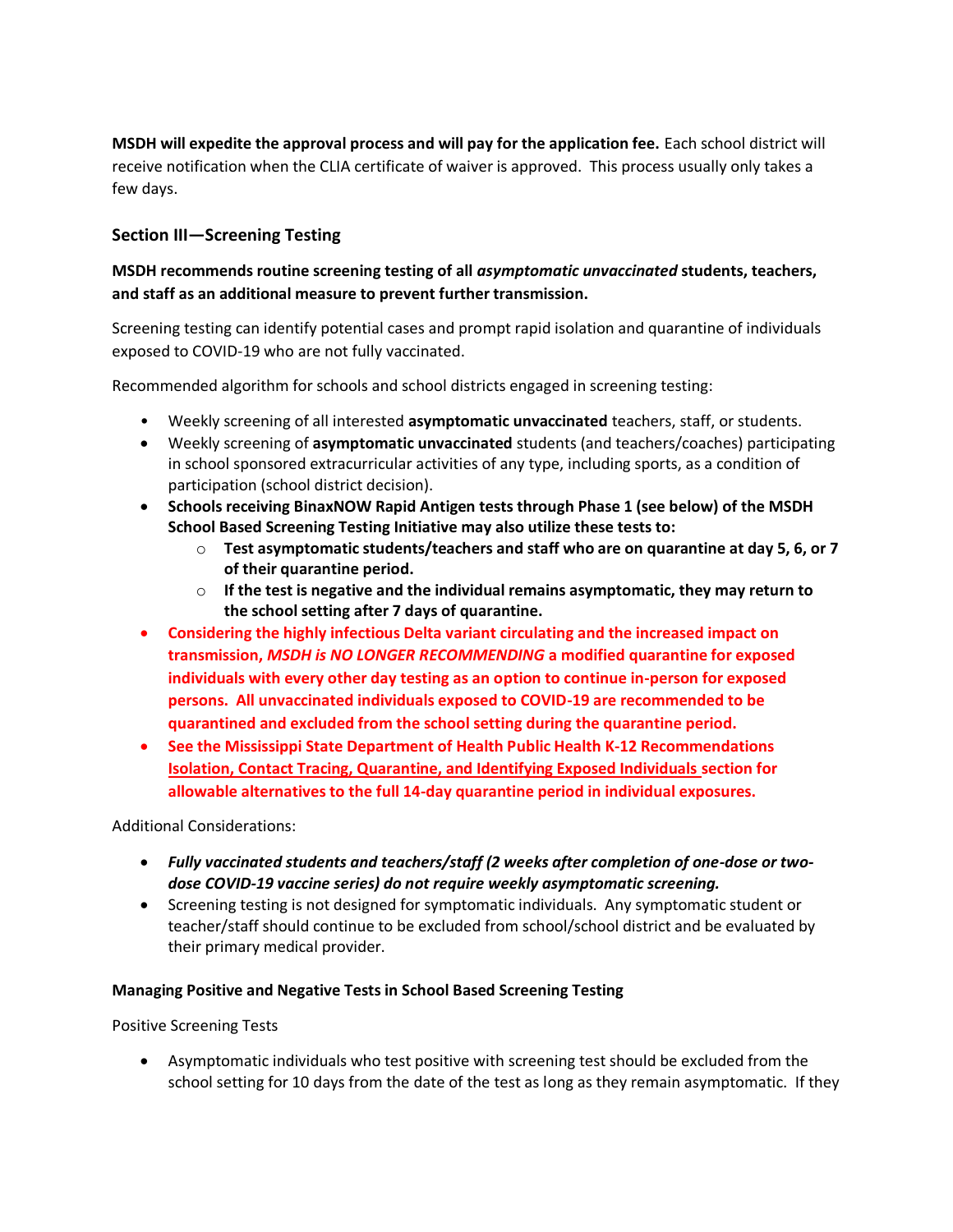develop symptoms, they should be excluded for a full 10 days from the onset of symptoms and are fever free for 24 hours before returning.

• Asymptomatic individuals with a positive rapid antigen test who have a negative molecular based COVID-19 test within 48 hours of the rapid positive do not require further exclusion and may return to the school setting. This only applies to molecular based tests (i.e., PCR) and does not include an additional antigen test or antibody tests.

#### Negative Screening Tests

• Asymptomatic individuals with a negative rapid screening test may continue in-person classes and extracurricular activities.

#### **Section IV—Reporting**

Initially there will be two components of required reporting: aggregate test totals and individual test results for each person tested.

#### **Aggregate Test Reporting**

Each week, the participating school district will report the total number of tests conducted in the school district on teachers and students, and the total number of positives. This reporting will be through a survey monkey platfor[m https://www.surveymonkey.com/r/5DH67CP](https://gcc02.safelinks.protection.outlook.com/?url=https%3A%2F%2Fwww.surveymonkey.com%2Fr%2F5DH67CP&data=04%7C01%7CPaul.Byers%40msdh.ms.gov%7C358c2ae6f6714e342e6b08d90ff01e59%7C559042dc8bf04d869fc0fbf4c7503c79%7C0%7C0%7C637558346245231476%7CUnknown%7CTWFpbGZsb3d8eyJWIjoiMC4wLjAwMDAiLCJQIjoiV2luMzIiLCJBTiI6Ik1haWwiLCJXVCI6Mn0%3D%7C1000&sdata=sUzZ%2FcSescL0JyICTV6aDs4CnE%2Bn%2B%2F5EL8Vl441Xhgw%3D&reserved=0)

#### **Individual Test Result Reporting**

Reporting of individual results for all positive and negative tests is required and will be entered into the CDC data collection tool called Simple Report.

Simple Report allows each school district to create its own account as a facility. School districts may also choose to add schools as additional testing sites underneath the main school district account. Each school district that registers will need to identify an administrator for their account. Once this administrator is verified with Simple Report, they will be able to add additional users for the school district (facility) account as well as set up additional testing sites (schools).

Reporting through Simple Report provides several benefits to school districts:

- Once a school district or test site (school) is set up in Simple Report, the address, phone number, and other facility identifying information will pre-populate each report that is created.
- Once a student, teacher, or staff member is entered into Simple Report for the first time, that individual's demographic information (address, phone, DOB, etc.) will prepopulate anytime they are pulled up for re-testing.
- Lab reports (both positive and negative) that are documented in Simple Report will be sent automatically to MSDH to satisfy the individual lab test reporting for COVID-19.

Registering your school district for Simple Report:

- 1. Identify the primary administrator for your school district's Simple Report account.
- 2. The administrator will go online to<https://simplereport.gov/sign-up/> and complete the registration form. (Note: If you choose to add each school (facility) in your district (organization)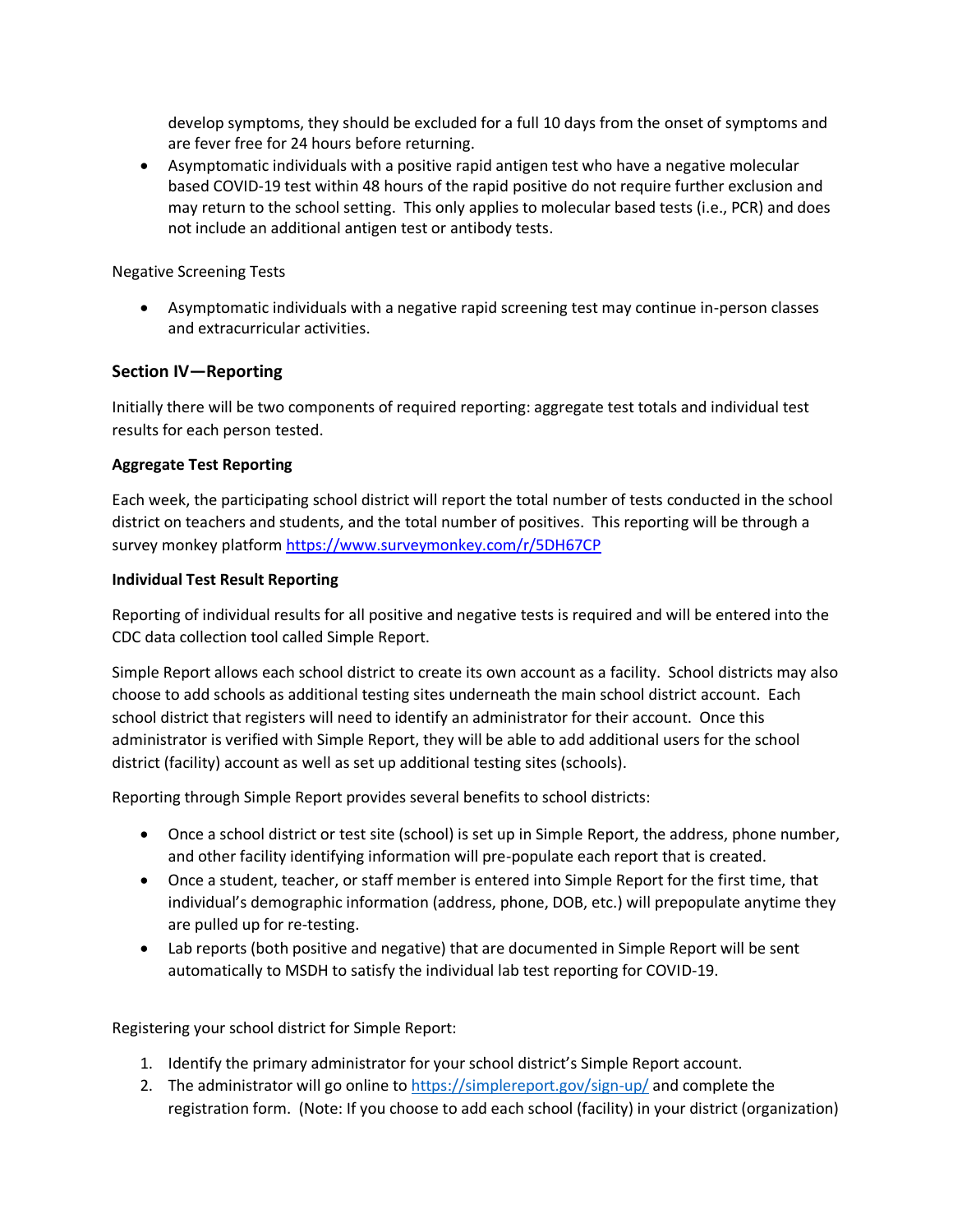as a testing facility site, you will either need to complete the form once for each facility or have the administrator add sites once the account is created.)

- 3. The initial application allows the administrator to specify details about the school district (including CLIA number and type(s) of tests that will be used for testing-in this case BinaxNOW will be the test type).
- 4. Once the application is completed, Simple Report will verify the administrator's identity and guide them to online training videos.
- 5. The administrator can then create additional users or sites as needed.
- 6. Start testing and enter patients and test results. (Remember, each student, teacher, and staff member's demographic information will only need to be entered the first time they are tested. After the first test, their account can be pulled up from the existing list of patients in your system and the new test result added.)

Additional info about creating a new account with Simple Report can be found at <https://simplereport.gov/resources/getting-started/testing-facilities/onboard-your-organization/>

#### **Section V—Parental Consent**

It is recommended that parental consent is obtained to conduct the periodic screening tests. **Please see the attached draft parental consent template at the end of this document for school districts to modify to fit their needs.** 

Important points of the school-based COVID-19 screening to include in parental consent.

- The school district is partnering with the Mississippi State Department of Health to offer schoolbased COVID-19 screening for asymptomatic students and teachers/staff.
- The purpose of this screening program is to provide an additional layer of prevention to protect teachers, employees, and students and to slow the spread of COVID-19 in these settings through frequent serial testing to prevent transmission through rapid identification of potential cases.
- The screening is for asymptomatic students only. Symptomatic students should still be evaluated by their medical provider.
- The screening tests are a rapid antigen test (BinaxNOW) provided by the Mississippi State Department of Health.
- Participating students will be screened weekly using the rapid tests.
- The test uses a non-invasive collection procedure by inserting a swab a short way in the anterior nose, and it is well tolerated.
- Schools may consider testing voluntary for students and teachers.
- Schools may consider weekly screening as a condition of participation in school-sponsored activities.
- All results will be reported individually by name and in aggregate form to MSDH.
- All results will be provided to parents.
- Students who test positive will be excluded from the school setting and participation in schoolsponsored activities for 10 days from the date of the test as long as they remain asymptomatic.
- Students with a positive rapid who have a negative molecular based COVID-19 test within 48 hours of the rapid positive do not require further exclusion and may return to the school setting.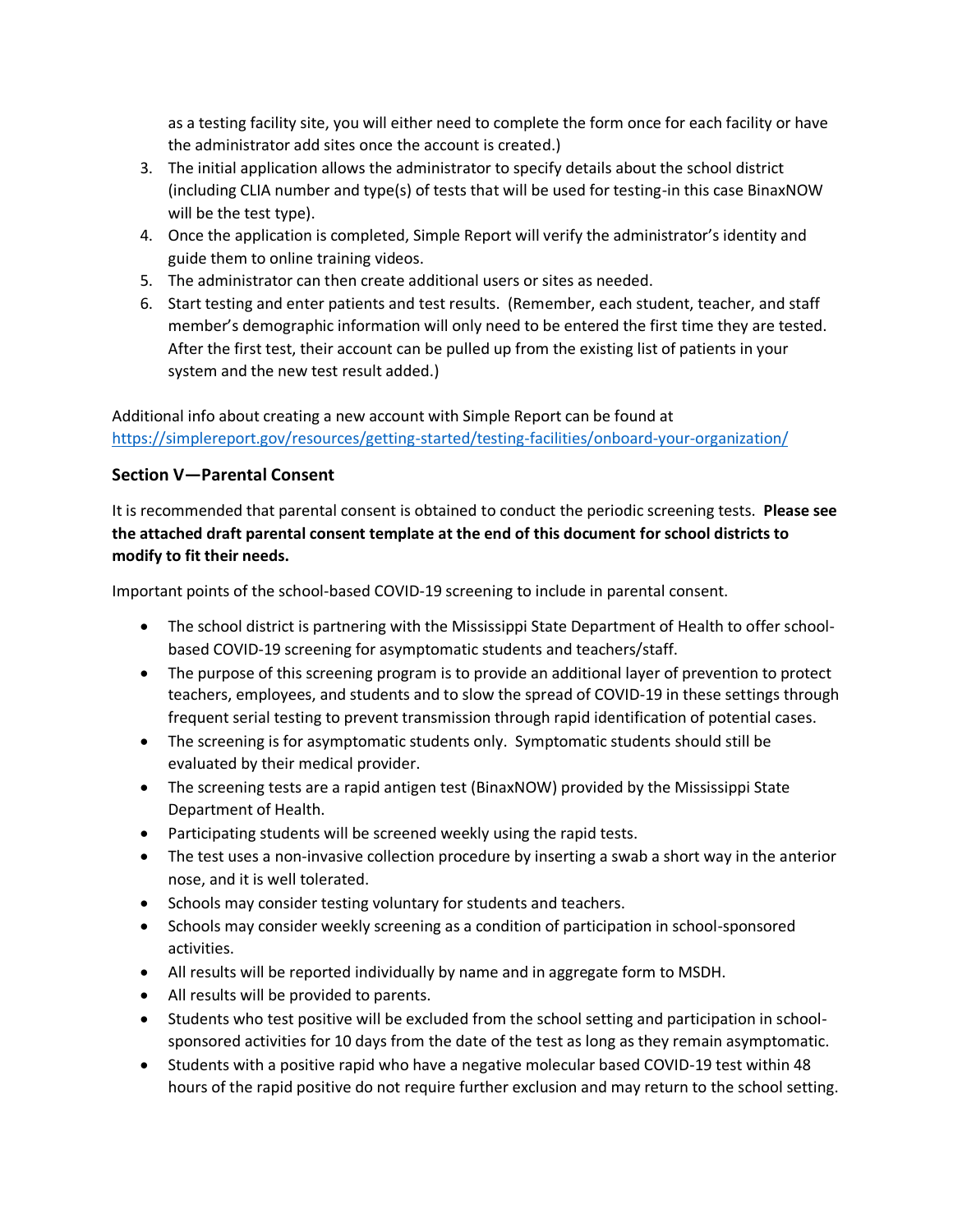This only applies to molecular based tests (i.e., PCR) and does not include an additional antigen test or antibody tests.

- Students who are identified as contacts to a case **will not require exclusion** from school for quarantine if receive testing every two days and remain asymptomatic. At the end of 7 days, they will no longer require testing.
- This program is only for unvaccinated students/teachers.

#### **Section VI—Guidance**

For guidance and assistance with the screening program, send an email to [COVIDSchoolReporting@msdh.ms.gov.](mailto:COVIDSchoolReporting@msdh.ms.gov)

#### **Section VII—Enrolling in the MSDH/School District/School Based Testing Initiative**

Steps to enroll in MSDH school-based testing initiative:

- 1. Complete registration for Simple report a[t https://simplereport.gov/sign-up/](https://simplereport.gov/sign-up/)
- 2. Complete and email CLIA Certificate of Waiver application to [CLIA-MSDH@msdh.ms.gov](mailto:CLIA-MSDH@msdh.ms.gov)
- 3. Review and sign the attached MSDH School-Based Testing Initiative Agreement.

Once your CLIA certificate number is received (usually one to two days after applying):

4. Complete the online [COVID-19 School-Based Testing Initiative Application,](https://app.smartsheet.com/b/form/e5bedd57f2fc482f878bf10c8c0df65e) and follow the directions to upload the signed MSDH School-Based Testing Initiative Agreement from above and enter the CLIA Certificate of Waiver Application number you receive.

After you have completed the application and uploaded the required documents, MSDH will be in contact with your school/school district to arrange for you to receive the initial allocation of test kits (after the initial allocation, MSDH will provide a mechanism for ordering additional test kits).